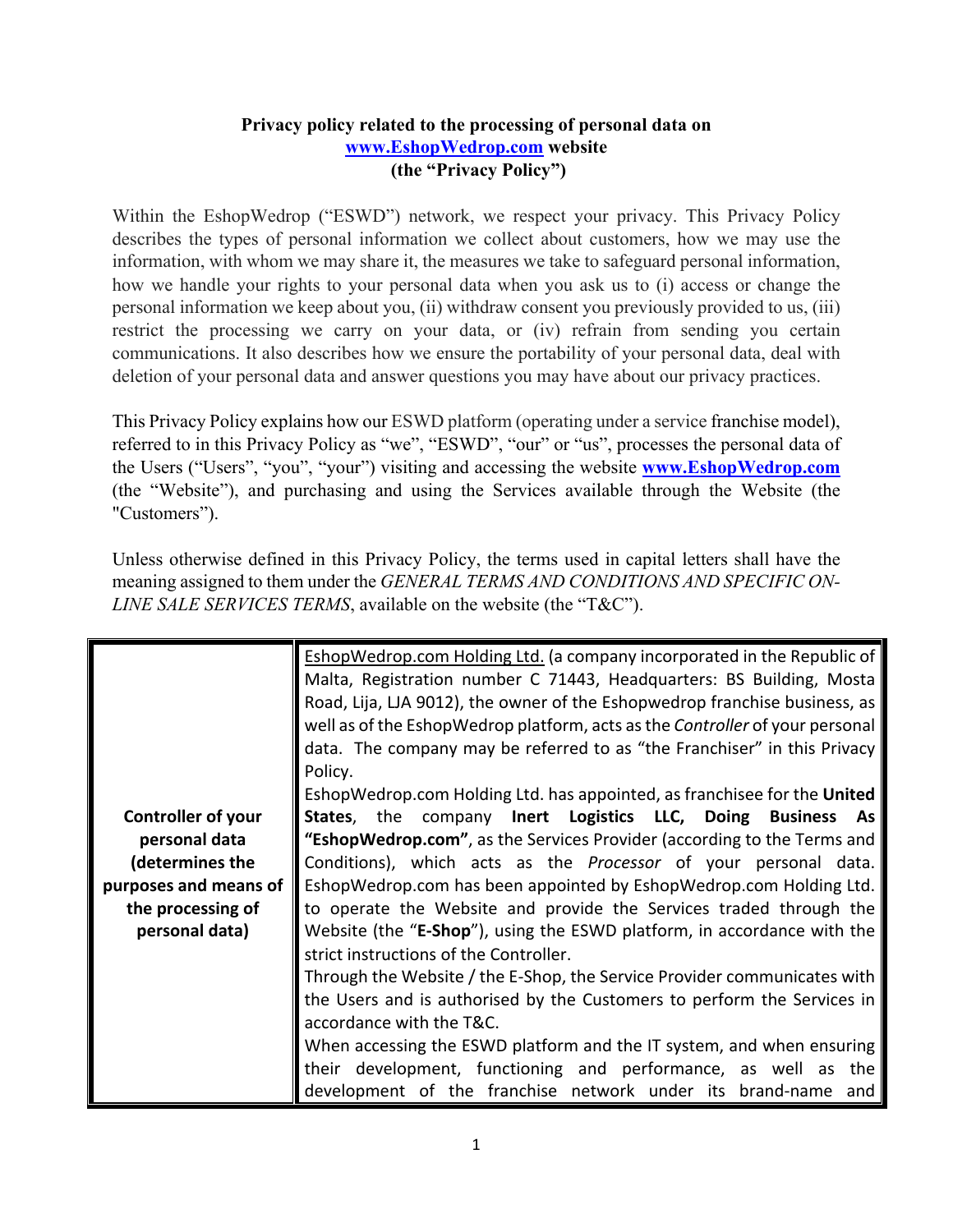|                                                                              | trademarks, the Franchisor accesses and processes your personal data,<br>acting in its turn as controller of your personal data.                                                                                                                                                                                                                                                                                                                                                                                                                                                                                                                                                                                                                                                                                                                                                                       |                                                                                        |
|------------------------------------------------------------------------------|--------------------------------------------------------------------------------------------------------------------------------------------------------------------------------------------------------------------------------------------------------------------------------------------------------------------------------------------------------------------------------------------------------------------------------------------------------------------------------------------------------------------------------------------------------------------------------------------------------------------------------------------------------------------------------------------------------------------------------------------------------------------------------------------------------------------------------------------------------------------------------------------------------|----------------------------------------------------------------------------------------|
| <b>Purpose of the Privacy</b><br><b>Policy</b>                               | Through this Privacy Policy, the Controller informs the Users/Customers, as<br>personal data subjects, about the processing by the Controller (including<br>collection, sharing, retention) of the Users'/Customers' personal data, when<br>the Users'/Customers' use the Website/E-Shop and access the ESWD<br>platform when the Customers use the Services provided by the Service<br>Provider. This Privacy Policy shall apply to the personal data processing<br>performed by the Service Provider, when the Users/ Customers access the<br>Website and, if applicable, use the Website for ordering Services.                                                                                                                                                                                                                                                                                     |                                                                                        |
| What is personal data                                                        | Any data or information that helps us to identify the data subjects (the<br>Users/Customers). Some data allows us to directly identify the data subjects<br>(e.g. your name and surname). Other information is less obvious (e.g. the IP<br>of the device you use for surfing on the Website, the MAC address of your<br>computer this data or mobile phone). However, when associated with other<br>elements, this data helps us identify the data subjects and is therefore also<br>treated also as personal data.<br>We do not collect and/or process in any way special categories of data (e.g.<br>data about health, unique identification numbers, biometric data, etc.).<br>We do not request, collect, or process personal data of minors. If we<br>identify that<br>personal data of<br>minors<br>has<br>been<br>accidentally<br>collected/processed, such data will be immediately deleted. |                                                                                        |
| Data subjects categories<br>(to whom does the<br>personal data belong<br>to) | User, i.e. any natural person of at least 18 years that intentionally accesses<br>and uses the Website, irrespective of whether they wish to set-up the<br>Account and (or) place an Order and (or) benefit from the Website in any<br>other way;<br>Customer, i.e. any User (natural person of at least 18 years old / legal entity<br>organized and existing according to the laws of its home country) who<br>(a) registers with the Website; and (b) places an Order and enters into a<br>Distance Contract according to the T&C.<br>Representatives of Users/Customers - legal entities; and<br>Persons' authorized to pick-up/receive/hand over Parcels, in the name and<br>on behalf of the Customer.                                                                                                                                                                                           |                                                                                        |
| How do we process<br>your personal data?                                     | What personal data of the data subject do<br>we collect and how do we process it?<br>(information we obtain)                                                                                                                                                                                                                                                                                                                                                                                                                                                                                                                                                                                                                                                                                                                                                                                           | What is the legal ground for<br>our personal data<br>processing?                       |
|                                                                              | Personal data provided directly by the data subject / collected automatically                                                                                                                                                                                                                                                                                                                                                                                                                                                                                                                                                                                                                                                                                                                                                                                                                          |                                                                                        |
| Setting-up the<br><b>Customer Account</b>                                    | First stage:<br>➤<br>e-mail                                                                                                                                                                                                                                                                                                                                                                                                                                                                                                                                                                                                                                                                                                                                                                                                                                                                            | Performance of a contract to<br>which the data subject is<br>party or in order to take |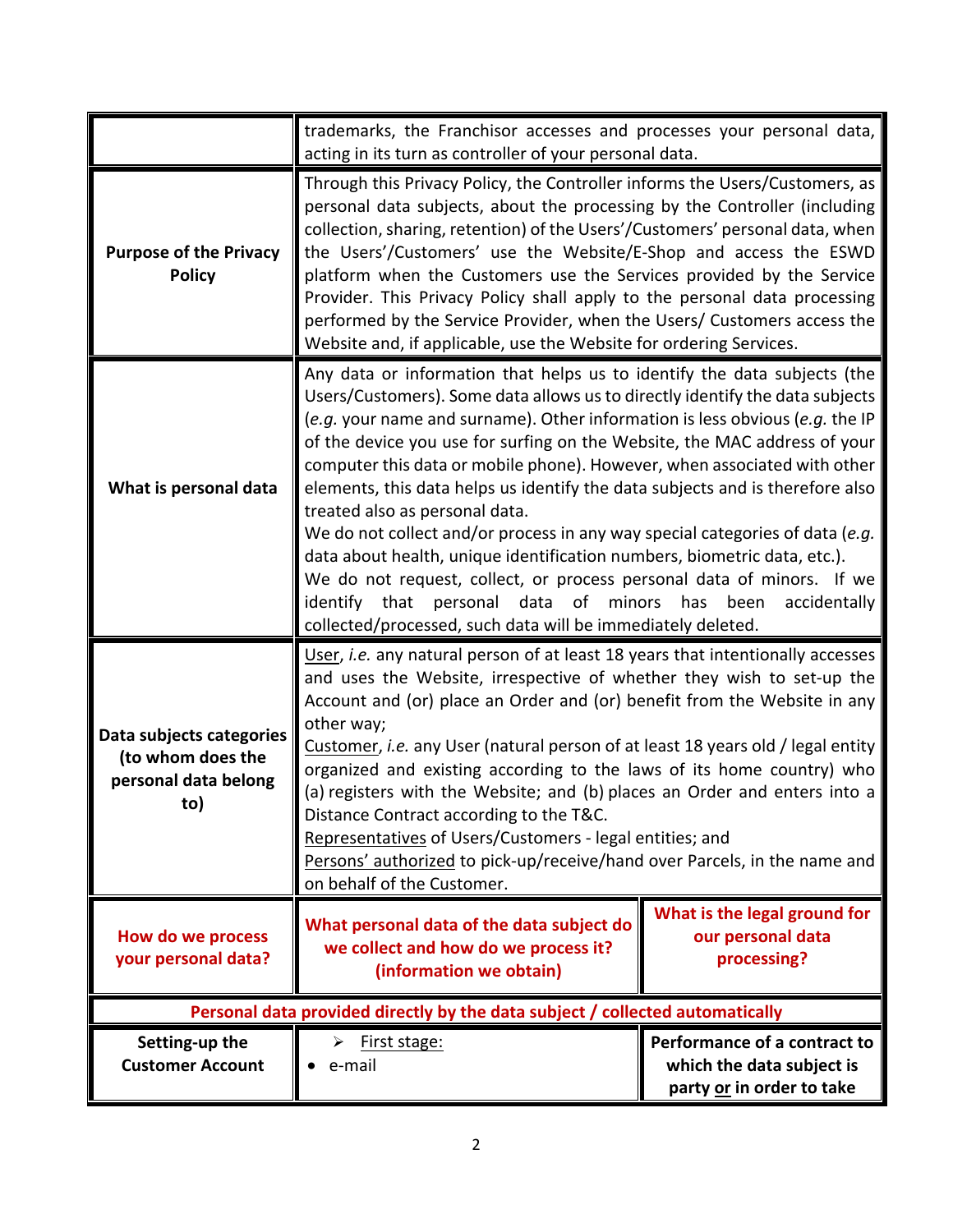| > Second stage:                               | steps at the request of the |
|-----------------------------------------------|-----------------------------|
|                                               |                             |
| name and surname                              | data subject prior to       |
| phone number                                  | entering into a contract    |
| email                                         |                             |
| preferred language                            |                             |
| ESWD Customer Code/Client ID (i.e. the        |                             |
| unique customer code assigned to the          |                             |
| User upon setting-up the Account)             |                             |
|                                               |                             |
| Setting-up an Account on the Website is       |                             |
| necessary for ordering Services through the   |                             |
| E-Shop. Such mandatory data is needed for     |                             |
| us to perform contracts for delivering the    |                             |
| Services. A data subject's refusal to provide |                             |
| the personal data indicated as mandatory      |                             |
| means the data subject will not be able to    |                             |
| place orders for Services in the E-Shop.      |                             |
|                                               |                             |
|                                               |                             |
| Optional data in the Account:                 |                             |
| gender                                        |                             |
| areas of interest.                            |                             |
|                                               |                             |
| The same data is collected when the data      |                             |
| subject acts as representative of a legal     |                             |
| entity and intends to place orders in the     |                             |
| name of such legal entity he/she is           |                             |
| authorised to represent when ordering         |                             |
| Services; additionally, the name, surname     |                             |
| and position of the contact person acting on  |                             |
| behalf of the legal entity for the            |                             |
| performance of the contract for Services is   |                             |
| also provided by the data subject.            |                             |
|                                               |                             |
| The User's email address is processed when    |                             |
| they receive confirmation of the set-up of    |                             |
| their Account.                                |                             |
| The e-mail of Users is also processed when    |                             |
| they receive e-mails requesting further       |                             |
| input for completing Account set-up, in       |                             |
|                                               |                             |
| order to be able to place orders.             |                             |
|                                               |                             |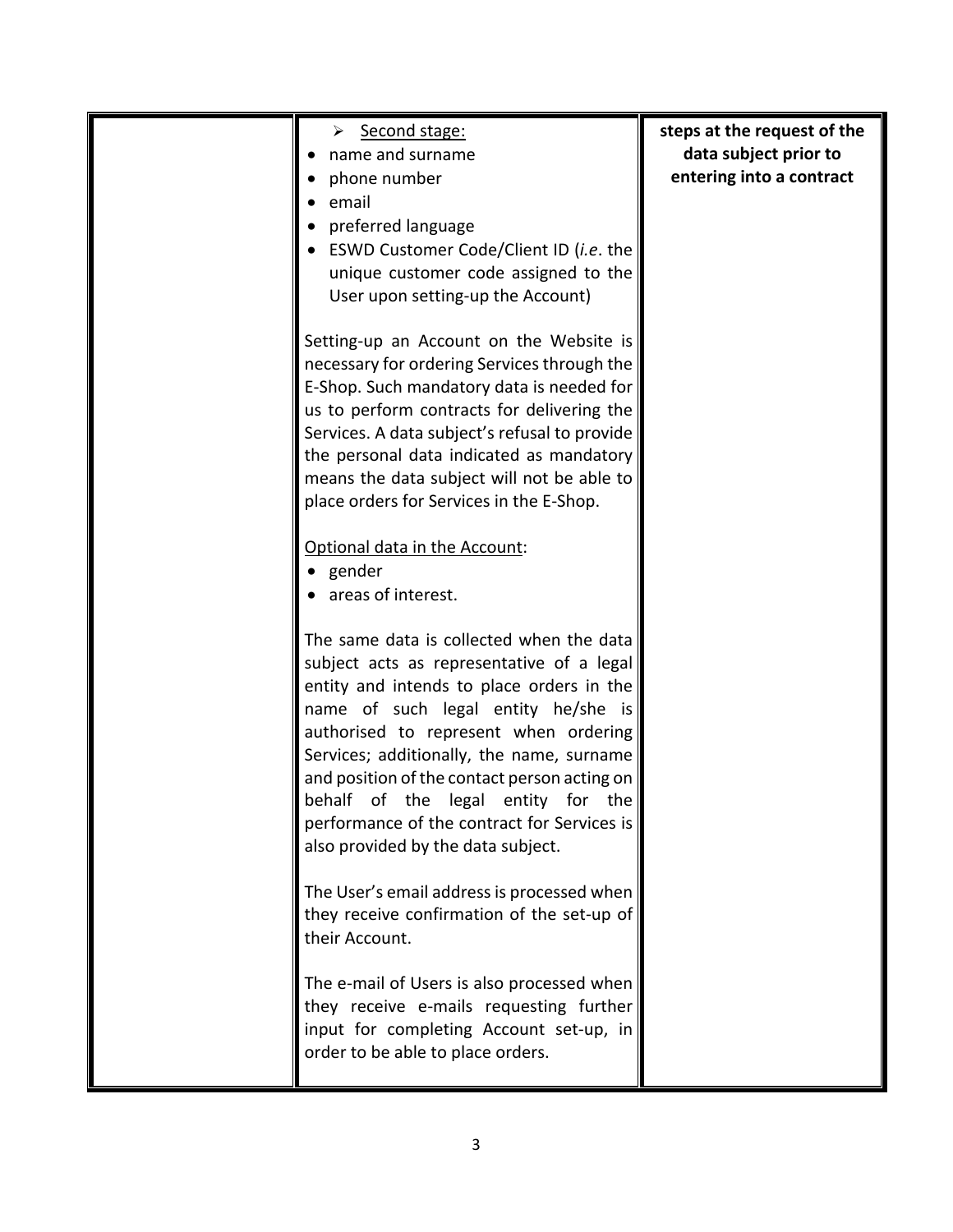| <b>Placing Orders for</b><br>Services / Return<br><b>Mandate Services and</b><br>conclusion of distance<br>contracts for Services /<br><b>Return Mandate</b><br><b>Services</b>        | Upon arrival of a Parcel at the Origin<br>Warehouse / arrival of a Returned Parcel at<br>the Destination Warehouse, the following<br>data is processed in the ESWD platform:<br>• ESWD Customer Code;<br>name and surname;<br>email;<br>telephone number.                                                                                                                                                                                                                                                                                                                                                                                                                                                                                                                                                                                                                                                                                                                                                                                                                                   | <b>Performance of the</b><br>(distance) contract |
|----------------------------------------------------------------------------------------------------------------------------------------------------------------------------------------|---------------------------------------------------------------------------------------------------------------------------------------------------------------------------------------------------------------------------------------------------------------------------------------------------------------------------------------------------------------------------------------------------------------------------------------------------------------------------------------------------------------------------------------------------------------------------------------------------------------------------------------------------------------------------------------------------------------------------------------------------------------------------------------------------------------------------------------------------------------------------------------------------------------------------------------------------------------------------------------------------------------------------------------------------------------------------------------------|--------------------------------------------------|
| <b>Performance of the</b><br>distance contract with<br>respect to a Parcel /<br><b>Returned Parcel</b><br>(including ensuring<br>exercise of the<br>Customer's right of<br>withdrawal) | Upon acceptance of the Parcel / Returned<br>Parcel by the Service Provider at the Origin<br>Warehouse / Destination Warehouse and<br>notification<br>Customer<br>of Order<br>to<br>acceptance, the following personal data is<br>processed in the ESWD platform:<br><b>ESWD Customer Code;</b><br>name and surname;<br>email;<br>telephone number.<br>The same personal data is processed when<br>the following actions are undertaken in<br>accordance with the contract arising under<br>the T&C:<br>storage of the Parcel / Returned Parcel<br>in the Origin Warehouse / Destination<br>Warehouse;<br>re-packaging of Parcels / Returned<br>Parcels, according to the T&C<br>customs formalities undertaken in the<br>name and on behalf of the Customer (if<br>required according to applicable law) $-$<br>additional data may be processed in this<br>case: i.e. order, invoice for the Product,<br>a personal statement from the User<br>regarding the contents of Parcel,<br>signature, correspondence required to<br>complete customs formalities,<br>as<br>requested by the User; | <b>Performance of the</b><br>(distance) contract |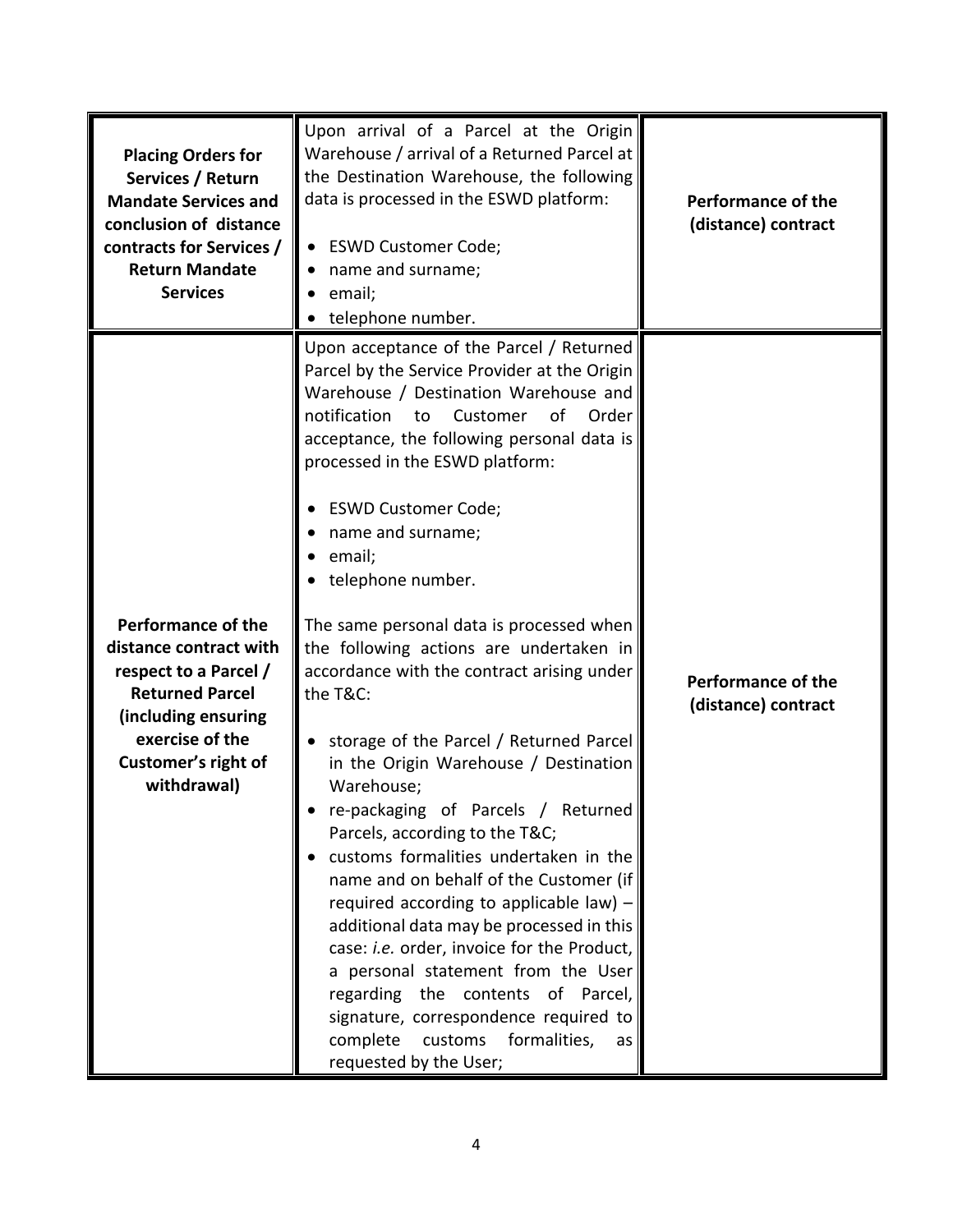|                               | road transportation of the Parcel /<br>Returned Parcel;<br>storage of the Parcel / Returned Parcel                                                                                                                                                                                                                                                                                                                                                                                   |                                                  |
|-------------------------------|--------------------------------------------------------------------------------------------------------------------------------------------------------------------------------------------------------------------------------------------------------------------------------------------------------------------------------------------------------------------------------------------------------------------------------------------------------------------------------------|--------------------------------------------------|
|                               | in the Destination Warehouse / Origin<br>Warehouse;                                                                                                                                                                                                                                                                                                                                                                                                                                  |                                                  |
|                               | informing the Customer (by e-mail<br>and/or in his/her Account) about the<br>Parcel / Returned status as follows: in<br>Origin Warehouse / in Destination<br>Warehouse, in Transit, in Intermediary<br>Warehouse, in Destination Warehouse /<br>in Origin Warehouse, in Consolidation/<br>to be picked-up by the Customer,<br>Picked-up by the Customer,<br>in.<br>Consolidation /to be delivered to<br>Courier, Picked-up by Courier, in<br>Consolidation/to be delivered to Click- |                                                  |
|                               | and-Collect point/picked up by the<br>Customer/Customer's representative;<br>issuing invoices for the fees for Services<br>/ Return Mandate Services and for any<br>other applicable fee (e.g. for customs<br>clearance).                                                                                                                                                                                                                                                            |                                                  |
|                               | financial<br>Personal<br>data<br>regarding<br>transactions (e.g. details of payment cards)<br>are not available / kept in the ESWD<br>platform. The Customer's IBAN may be<br>requested in exceptional cases (i.e. the<br>Customer has exercised their right to<br>withdraw and must be reimbursed for the<br>amounts already paid, in which case an<br>Order is cancelled after the due amounts                                                                                     |                                                  |
|                               | have been paid by the Customer); however,<br>such data is not retained/stored in the<br>ESWD platform and deleted as soon as the<br>reimbursement is complete.                                                                                                                                                                                                                                                                                                                       |                                                  |
| <b>Customer care services</b> | For providing Customer care services with<br>regard to your Account / Order for Services<br>/ Return Mandate Services, the following<br>data is processed, mainly to identify the<br>Customer:                                                                                                                                                                                                                                                                                       | <b>Performance of the</b><br>(distance) contract |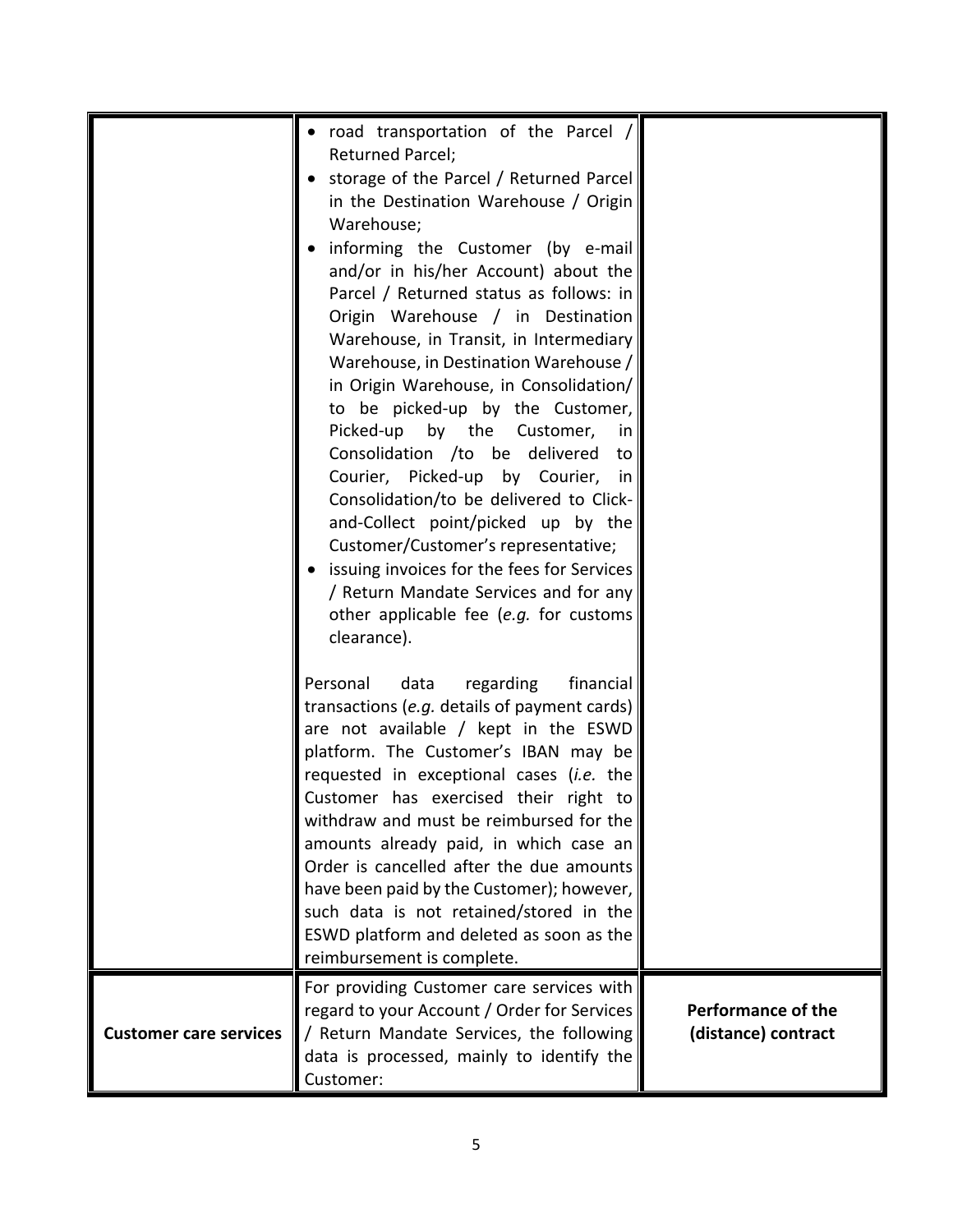|                                                                                                                                  | name and surname;<br>e-mail address;<br>phone number;<br><b>ESWD Customer Code.</b><br>We may process / record, with your prior<br>specific consent, your voice in the phone<br>discussions we have, in order to provide<br>support as per your request.<br>We may process the same data for<br>resolving any claims you make with respect<br>to the Services / Return Mandate Services.                                                                                                                                                                                                                                                                                                                                                                                                                                                                                                                                                                                          |                                                                                                                                                                                                                                                                                                                                                                                                                                                            |
|----------------------------------------------------------------------------------------------------------------------------------|-----------------------------------------------------------------------------------------------------------------------------------------------------------------------------------------------------------------------------------------------------------------------------------------------------------------------------------------------------------------------------------------------------------------------------------------------------------------------------------------------------------------------------------------------------------------------------------------------------------------------------------------------------------------------------------------------------------------------------------------------------------------------------------------------------------------------------------------------------------------------------------------------------------------------------------------------------------------------------------|------------------------------------------------------------------------------------------------------------------------------------------------------------------------------------------------------------------------------------------------------------------------------------------------------------------------------------------------------------------------------------------------------------------------------------------------------------|
| <b>Handing-over the Parcel</b><br>/ Returned Parcel to the<br><b>Customer/Customer's</b><br>representative/authoris<br>ed person | Upon delivery of the Parcel / Returned<br>Customer/Customer's<br>Parcel<br>the<br>to<br>authorised representative, the following<br>personal data is processed:<br>name and surname;<br>telephone number;<br><b>ESWD Customer Code;</b><br>delivery address (if applicable).<br>Upon delivery of the Parcel / Returned<br>Parcel<br>Customer/Customer's<br>to<br>the<br>representative,<br>authorised<br>the<br>Customer/Customer's representative may<br>be asked to present valid identification<br>documents (they can be asked to show ID<br>solely for identification purposes. In order<br>to avoid fraud, no copies or pictures of such<br>ID papers are kept/stored).<br>Validation of the Customer's/Customer's<br>authorised representative's identity is also<br>required by law under money laundering<br>and associated regulations.<br>The<br>personal<br>data<br>οf<br>the<br>same<br>Customer/Customer's<br>authorised<br>representative is processed by means of | Performance<br>of<br>the<br>(distance) contract<br>Our legitimate interest of<br>preventing potentially opt out<br>of fraudulent actions<br>The Customer may opt out at<br>any time the processing of<br>such data, by sending an e-<br>mail to the following address<br>info@EshopWedrop.com, on<br>grounds relating to his or her<br>particular<br>situation.<br>The<br>Customer's<br>data<br>will<br>no<br>longer be processed in the<br>ESWD platform. |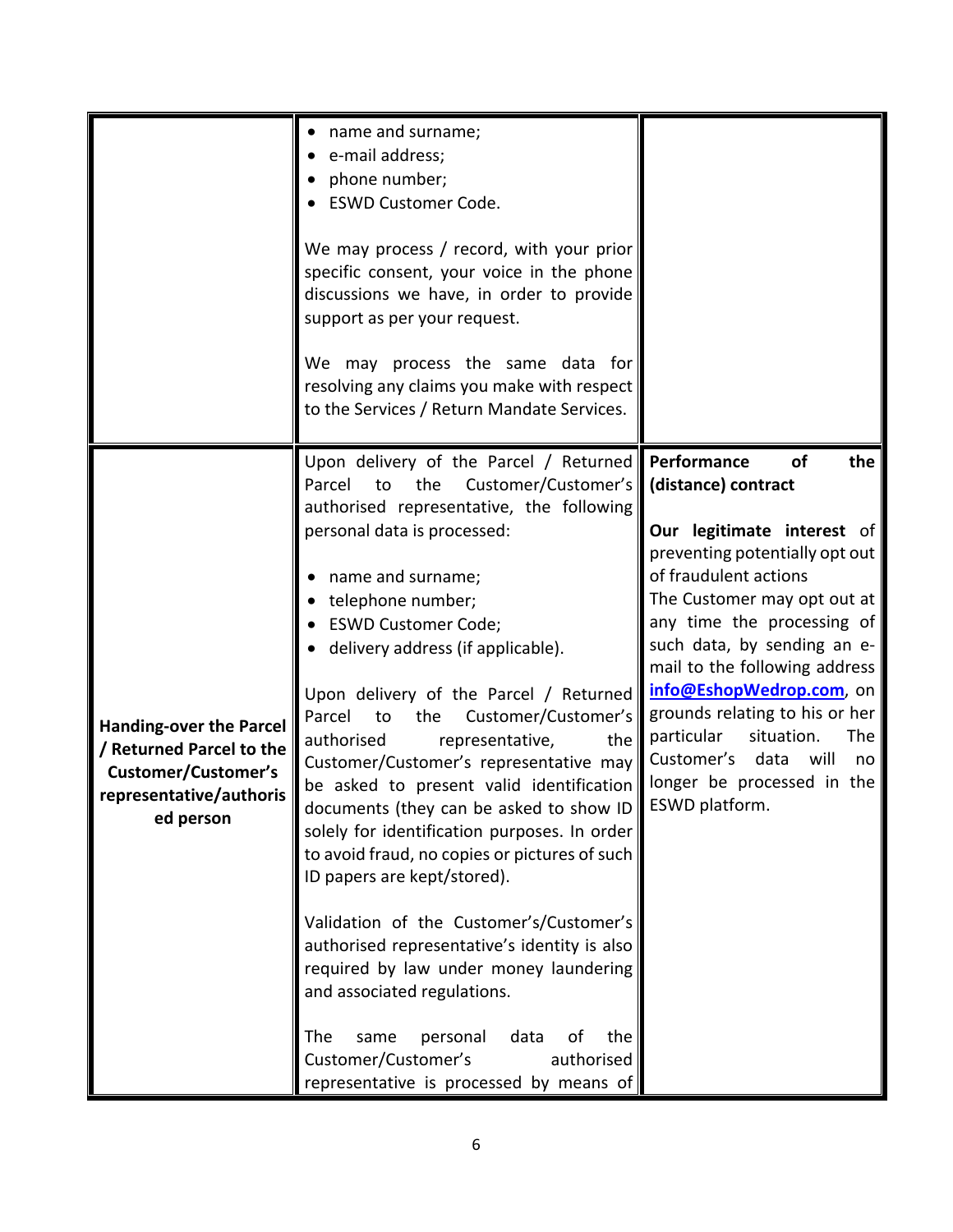|                                                                     | the paper documentation kept by the last<br>mile delivery service provider, upon the<br>instructions of the Service Provider.                                                                                                                                                                                                            |                                                                                                                                                                                                                                                                                                                    |
|---------------------------------------------------------------------|------------------------------------------------------------------------------------------------------------------------------------------------------------------------------------------------------------------------------------------------------------------------------------------------------------------------------------------|--------------------------------------------------------------------------------------------------------------------------------------------------------------------------------------------------------------------------------------------------------------------------------------------------------------------|
| <b>General commercial</b><br>communications<br>(weekly newsletters) | Sending to Users/Customers general e-mail<br>communications (newsletters) regarding<br>Eshopwedrop Services.                                                                                                                                                                                                                             | Your prior consent<br>You can withdraw at any time<br>your consent to receiving<br>such materials, by clicking on<br>the unsubscribe link, at the<br>end of every newsletter.                                                                                                                                      |
| <b>Reminders about status</b><br>of Customer Account                | Sending to the Customer reminders by e-<br>mail on the status of their Account (e.g. "no<br>ordering activity in the last 1 month"), or<br>emails regarding similar Eshopwedrop<br>Services available on the Website, in cases<br>where Customer has already ordered<br>Services and given its e-mail address to us<br>for this purpose. | Our legitimate interest<br>The Customer may at any<br>time opt out of receiving such<br>e-mails, by clicking on the<br>unsubscribe link, at the end of<br>email.<br>The<br>every<br>such<br>Customer's data<br>will<br>no<br>longer be processed in the<br>ESWD platform in accordance<br>with legal requirements. |
| <b>Vouchers</b>                                                     | The Customer may receive loyalty vouchers<br>(discounts / benefits). Such vouchers are<br>visible in the Customer's Account.                                                                                                                                                                                                             | Performance of the contract<br>/ Our legitimate interest                                                                                                                                                                                                                                                           |
| <b>Unilateral termination</b><br>of a distance contract             | The e-mail address/any other address of a<br>Customer breaching the distance contract<br>(e.g. the Parcel does not meet the<br>mandatory elements as per the Terms and<br>Conditions), may be processed in order to<br>send them a notification of termination of<br>the distance contract for default.                                  | <b>Performance of the</b><br>(distance) contract                                                                                                                                                                                                                                                                   |
|                                                                     | The following data is processed when                                                                                                                                                                                                                                                                                                     |                                                                                                                                                                                                                                                                                                                    |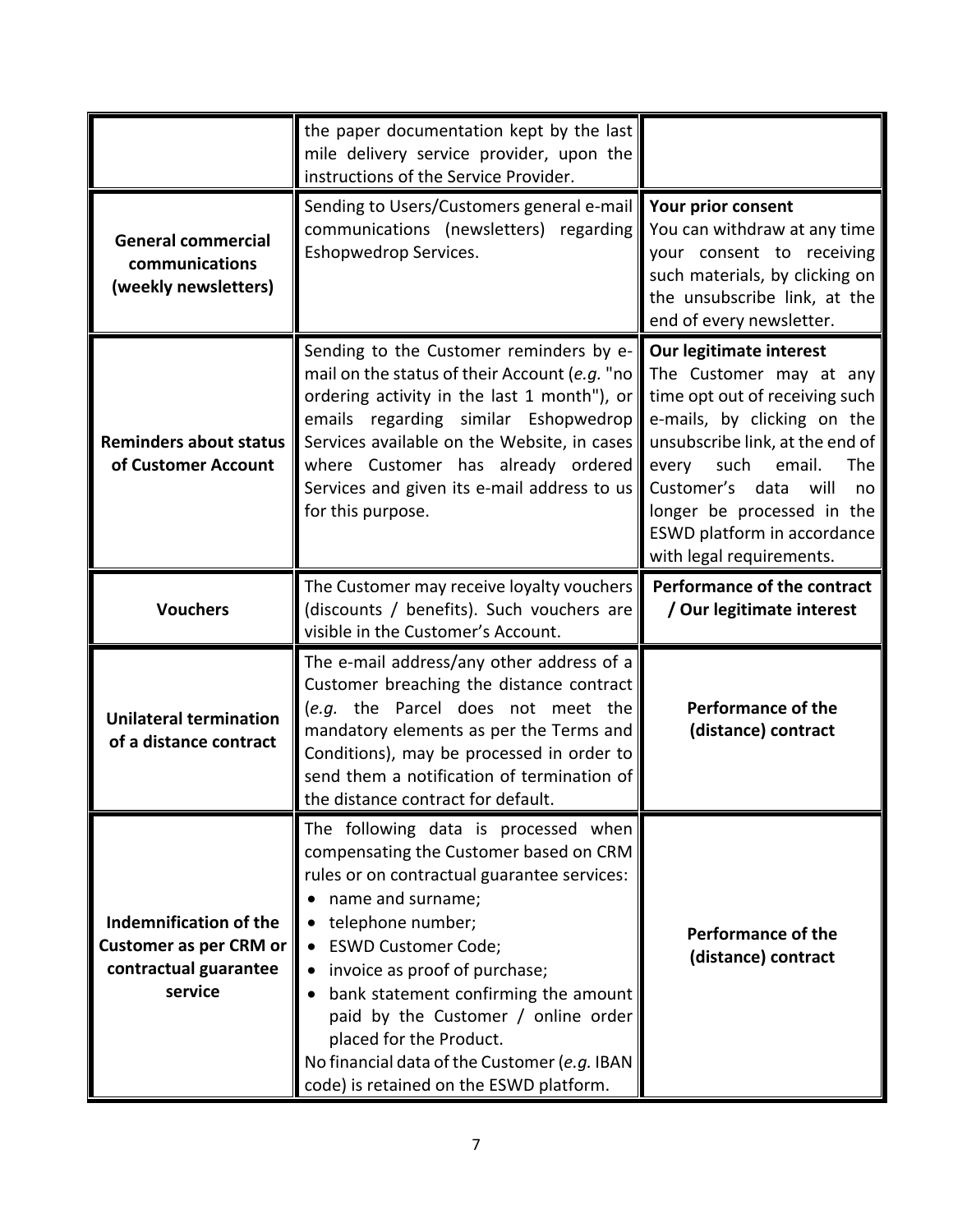| <b>Commercial</b><br>communication based<br>on customer<br>segmentation (profiling) | Based on the social interests you choose to Your<br>share with us by personalizing your Account<br>(e.g. hobbies, age, other personal interests<br>etc.), we may prepare and send to you<br>(including by using third party partners<br>specialized in such processes), to your e-<br>mail, customized offers regarding Services<br>that we may offer in connection with<br>products/services you may be interested in,<br>shopping tips ("Customized<br>including<br>Offers"), based on the segments/customers<br>profiles we create. However, we shall send<br>such Customized Offers only with your<br>specific consent to receive such offers.<br>We may use such segmentation to send to<br>you surveys asking for your feedback<br>regarding various interactions you've with<br>us, aimed at improving our Services.<br>We may generate such segments based on<br>combining the information you choose to<br>share with us in your Account, with the<br>cookies placed according to our Cookies<br>Policy available on the Website. | prior<br>is<br>consent<br>required<br>For segmentation/profiling in<br>order to send Customized<br>Offers through your chosen<br>means (e-mail, SMS).<br>withdraw<br>You<br>can<br>your<br>consent at any time, including<br>your<br>consent<br>to<br>segmentation/profiling<br>for<br>marketing<br>purposes,<br>by<br>clicking on the unsubscribe<br>link at the end of every such<br>email.<br>We will stop sending you such<br>material.<br>Our legitimate interest of<br>aiming to constantly improve<br>our services further to your<br>answers to our surveys.<br>You can opt out of receiving<br>invitations to take part in such<br>surveys, by clicking on the<br>unsubscribe link at the end of<br>every such email, on grounds<br>relating to your particular<br>situation.<br>The<br>Customer's<br>will<br>longer<br>data<br>be<br>no<br>processed for this purpose on |
|-------------------------------------------------------------------------------------|--------------------------------------------------------------------------------------------------------------------------------------------------------------------------------------------------------------------------------------------------------------------------------------------------------------------------------------------------------------------------------------------------------------------------------------------------------------------------------------------------------------------------------------------------------------------------------------------------------------------------------------------------------------------------------------------------------------------------------------------------------------------------------------------------------------------------------------------------------------------------------------------------------------------------------------------------------------------------------------------------------------------------------------------|------------------------------------------------------------------------------------------------------------------------------------------------------------------------------------------------------------------------------------------------------------------------------------------------------------------------------------------------------------------------------------------------------------------------------------------------------------------------------------------------------------------------------------------------------------------------------------------------------------------------------------------------------------------------------------------------------------------------------------------------------------------------------------------------------------------------------------------------------------------------------------|
|                                                                                     | We may process personal data of our                                                                                                                                                                                                                                                                                                                                                                                                                                                                                                                                                                                                                                                                                                                                                                                                                                                                                                                                                                                                        | the ESWD platform.<br><b>Legal obligations</b>                                                                                                                                                                                                                                                                                                                                                                                                                                                                                                                                                                                                                                                                                                                                                                                                                                     |
| <b>Audit and reporting</b>                                                          | Customers for annual financial audit,<br>reporting and other fiscal obligations.<br>We also process personal data on the ESWD<br>platform for generating reports aimed at<br>improving our franchise business model.                                                                                                                                                                                                                                                                                                                                                                                                                                                                                                                                                                                                                                                                                                                                                                                                                       | When required under the law,<br>meeting<br>specific<br>for<br>tax<br>obligations.<br>Our legitimate interest of<br>improving<br>the<br>franchise<br>business model under which<br>we operate.                                                                                                                                                                                                                                                                                                                                                                                                                                                                                                                                                                                                                                                                                      |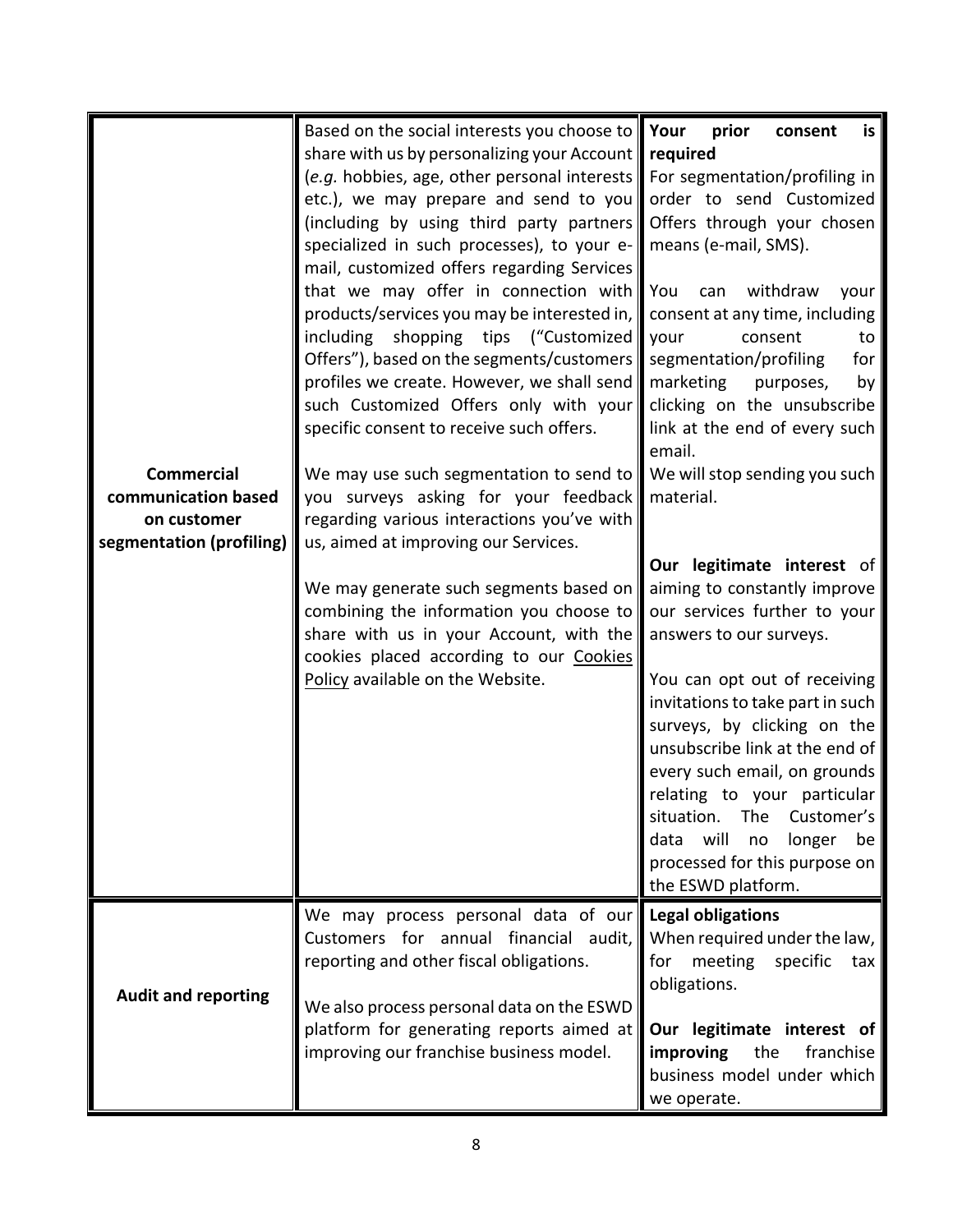| Protecting our rights in<br>the court of law /<br>arbitration court                 | When we enforce our rights in a court of<br>law / arbitration court (e.g. for recovering<br>bad debts), or defending claims, we shall<br>process Users'/Customers' data to the<br>extent necessary to prepare and support<br>our legal actions.                                                                                                                                                                                                                                                                                                                                                                                                                       | Our legitimate interest of<br>protecting/enforcing<br>our<br>rights and defending claims. |
|-------------------------------------------------------------------------------------|-----------------------------------------------------------------------------------------------------------------------------------------------------------------------------------------------------------------------------------------------------------------------------------------------------------------------------------------------------------------------------------------------------------------------------------------------------------------------------------------------------------------------------------------------------------------------------------------------------------------------------------------------------------------------|-------------------------------------------------------------------------------------------|
| <b>Procedures and</b><br>investigations carried<br>out by official<br>authorities   | Strictly in accordance with the law, in<br>exceptional situations, we may provide to<br>the competent authorities, in the process of<br>official proceedings/investigations or other<br>legal processes, the following personal<br>data: name and surname, address, e-mail,<br>telephone number, Parcel details (e.g.<br>investigations regarding contents of<br>Parcels), banking details in our possession<br>(e.g. in case of suspicion of fraud).                                                                                                                                                                                                                 | <b>Our legal obligations</b>                                                              |
| <b>Cookies</b>                                                                      | Please refer to our Cookies Policies for<br>details regarding the use of Cookies on the<br>Website, along with the mechanisms under $\parallel$<br>which you can take action regarding<br>Cookies.                                                                                                                                                                                                                                                                                                                                                                                                                                                                    | <b>Consent to Cookies</b>                                                                 |
| Different actions of the<br>User / Customer on the<br>Website                       |                                                                                                                                                                                                                                                                                                                                                                                                                                                                                                                                                                                                                                                                       |                                                                                           |
| Share on<br>Facebook Share on<br>Twitter Share on Google<br>Plus! Share on linkedIn | Share Social plugins are tools made<br>available by social media platforms that let<br>you share your experiences on our Website<br>with your friends on Facebook / Twitter /<br>Goole Plus / linkedin.<br>Website doesn't receive<br>Our<br>the<br>information that appears in the plugin; we<br>are / are not automatically notified about   <br>actions you take within the plugin. For<br>example: if you use the Share on Facebook<br>plugin to share the Contact section of our<br>Website, the Website may be able to<br>connect your share to your profile on<br>Facebook.<br>Unless you are already logged into the<br>relevant social platform account when | Our legitimate interest                                                                   |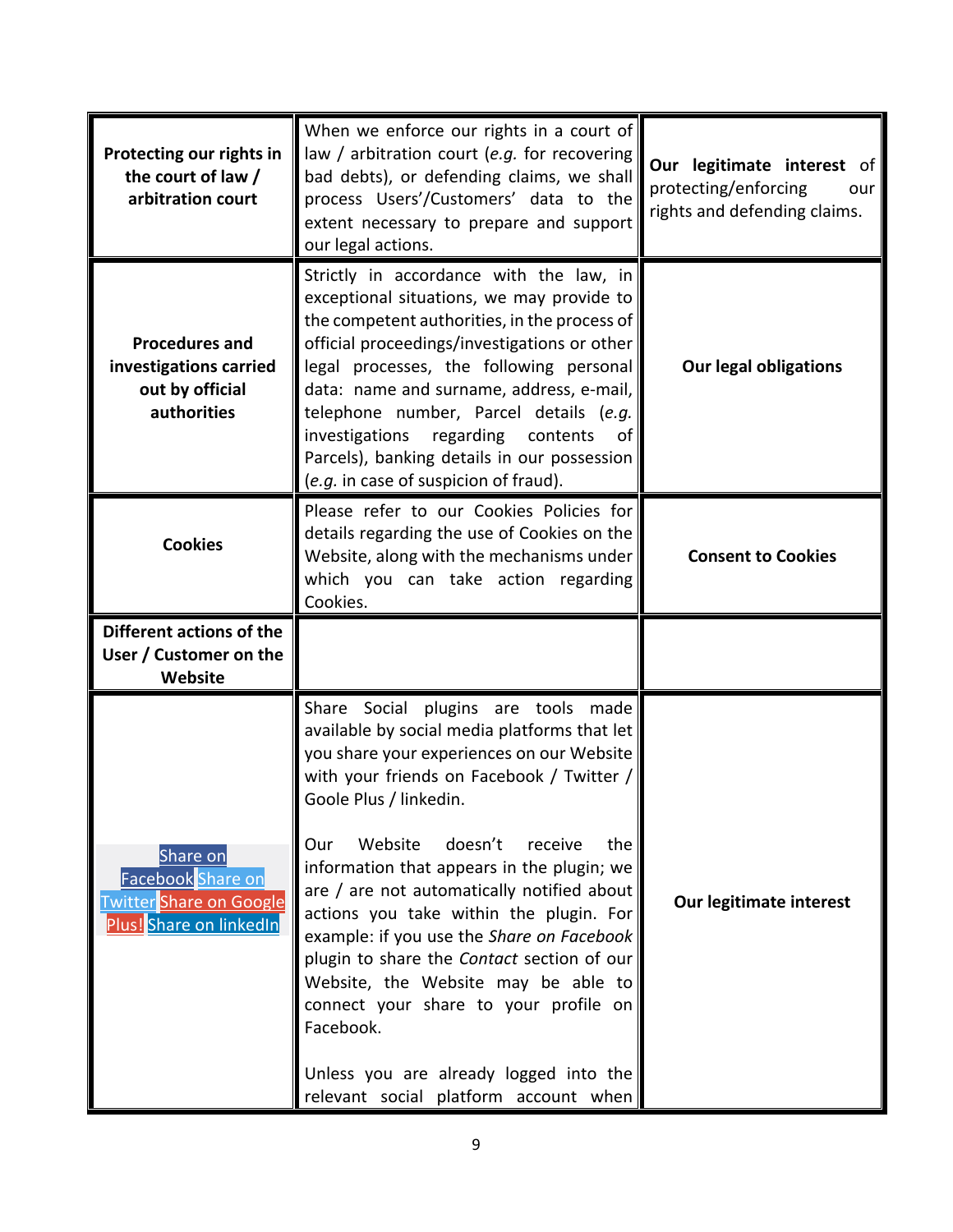|                                                          | visiting our Website (e.g. Facebook), you<br>will be asked to log into your account                                                                                                                                                                                                                                                                                                                                                                                                                                                                                                                                                                                                                                                                                                                                                                                                                                                          |                         |
|----------------------------------------------------------|----------------------------------------------------------------------------------------------------------------------------------------------------------------------------------------------------------------------------------------------------------------------------------------------------------------------------------------------------------------------------------------------------------------------------------------------------------------------------------------------------------------------------------------------------------------------------------------------------------------------------------------------------------------------------------------------------------------------------------------------------------------------------------------------------------------------------------------------------------------------------------------------------------------------------------------------|-------------------------|
|                                                          | before you can use the plugin.<br>We do not store your profile as entered on<br>the social media platform, or other<br>information from your profile.                                                                                                                                                                                                                                                                                                                                                                                                                                                                                                                                                                                                                                                                                                                                                                                        |                         |
|                                                          | By making available the Share buttons on<br>our Website, we do collect personal data.                                                                                                                                                                                                                                                                                                                                                                                                                                                                                                                                                                                                                                                                                                                                                                                                                                                        |                         |
| <b>Clients (Customers)</b><br>reviews                    | You can send us feedback on your<br>experience with our Website / Services /<br>Return Mandate Service, by placing reviews<br>on the dedicated section on the Website.<br>If you choose to reveal your name, we also<br>indicate the country from which your rate<br>our service. The personal remarks you<br>make in this section are published on the<br>Website and are therefore scrutinized so<br>that they comply with laws about public<br>posts.<br>We do not collect / store in this process<br>your profile on social media platforms, or<br>any other personal data belonging to you.<br>If the User/Customer sends any other<br>personal data, along with the review, which<br>is not requested, we will immediately<br>delete such personal data and will not in<br>any way store it.<br>social<br>media<br>platform<br>receives<br>The<br>information about your Account when you<br>log onto our Account via the social media | Our legitimate interest |
| Find us on Facebook,                                     | platform.<br>If you are registered with your account on                                                                                                                                                                                                                                                                                                                                                                                                                                                                                                                                                                                                                                                                                                                                                                                                                                                                                      |                         |
| Google Plus, Twitter,<br>YouTube, Pinterest,<br>Linkedin | any social media platform and click the<br>relevant pictogram, you will be directed to<br>our profile on the respective social media<br>platform.                                                                                                                                                                                                                                                                                                                                                                                                                                                                                                                                                                                                                                                                                                                                                                                            |                         |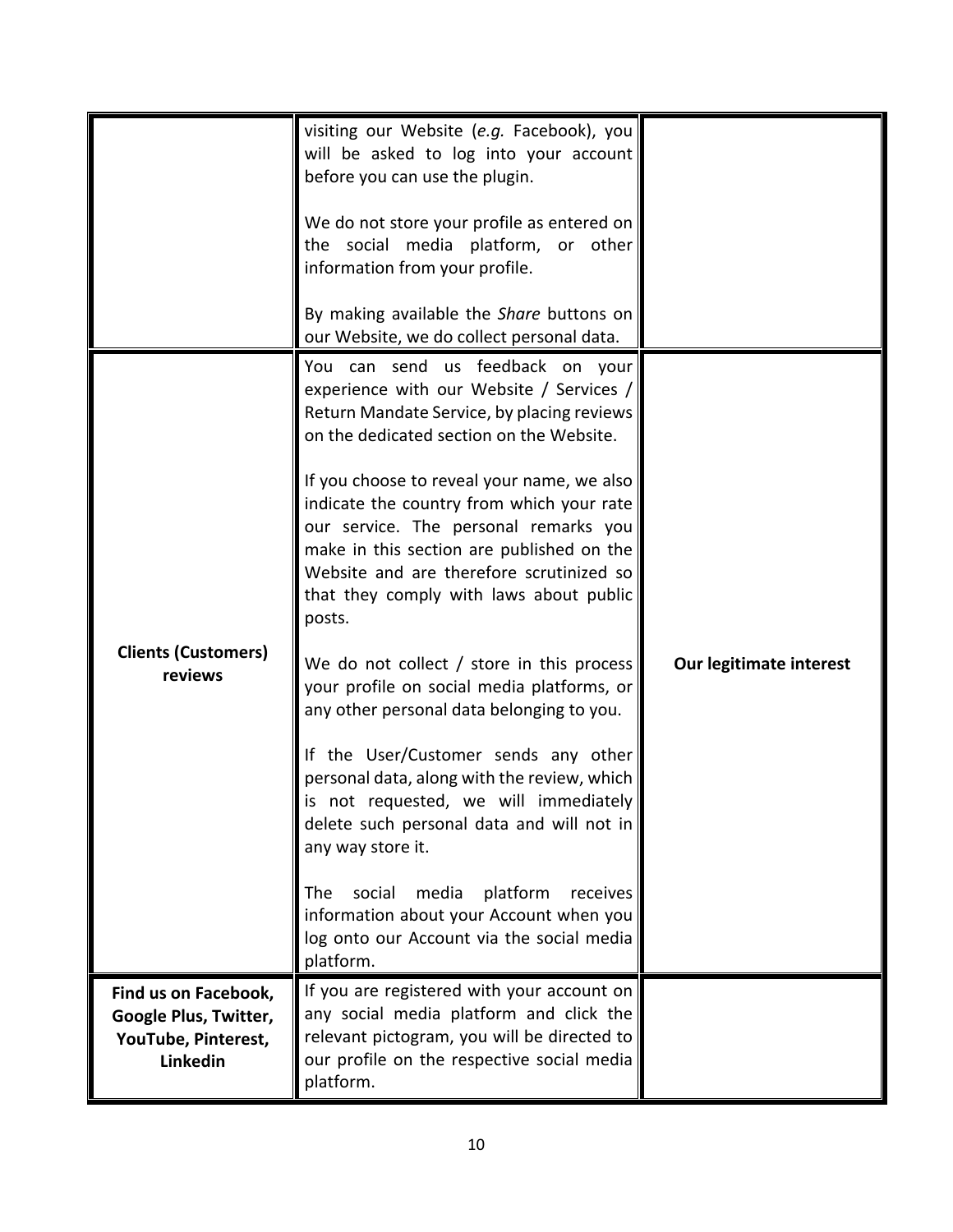|                                              | We do not collect $/$ store in this process<br>your profile on such social media platforms,<br>or any other personal data belonging to<br>you.<br>social<br>media<br>platform receives<br>The<br>information about your Account when you<br>log onto our Account via the social media<br>platform.                                                                                                                                                                            |                                                                                                                                             |
|----------------------------------------------|-------------------------------------------------------------------------------------------------------------------------------------------------------------------------------------------------------------------------------------------------------------------------------------------------------------------------------------------------------------------------------------------------------------------------------------------------------------------------------|---------------------------------------------------------------------------------------------------------------------------------------------|
| <b>Register for our</b><br><b>Newsletter</b> | If a User gives us their consent to receiving<br>our general commercial communication<br>newsletter, we only process the User's e-<br>mail in order to send them the general<br>newsletter.                                                                                                                                                                                                                                                                                   | <b>User's prior consent</b><br>User can withdraw consent at<br>any time, by accessing the<br>Unsubscribe link shown in<br>every newsletter. |
| Contact us                                   | Any User can contact us with any query<br>about our Services, by sending a message<br>via the "Contact Us" section on the<br>Website; we collect their name, email<br>address, the telephone number and their<br>message. We keep this data exclusively for<br>responding to the User and do not use the<br>personal data for any other purpose.<br>Personal data collected via "Contact Us" is<br>deleted within maximum 6 months, unless<br>we keep them for legal grounds. | Our legitimate interest as<br>online business                                                                                               |
| Website maintenance<br>and security          | We use the following online identifiers for<br>ensuring security of the Website:<br>User IP address;<br>MAC address;<br>Internet<br>browser<br>version<br>and<br>0t<br>operating system of the device used for<br>accessing the Website;<br>HHTP/HTTPS protocol data;<br>Location of the device (only if the device<br>has a geographical function and the geo-<br>location function is activated and used<br>for accessing the Website).                                     | Our legitimate interest                                                                                                                     |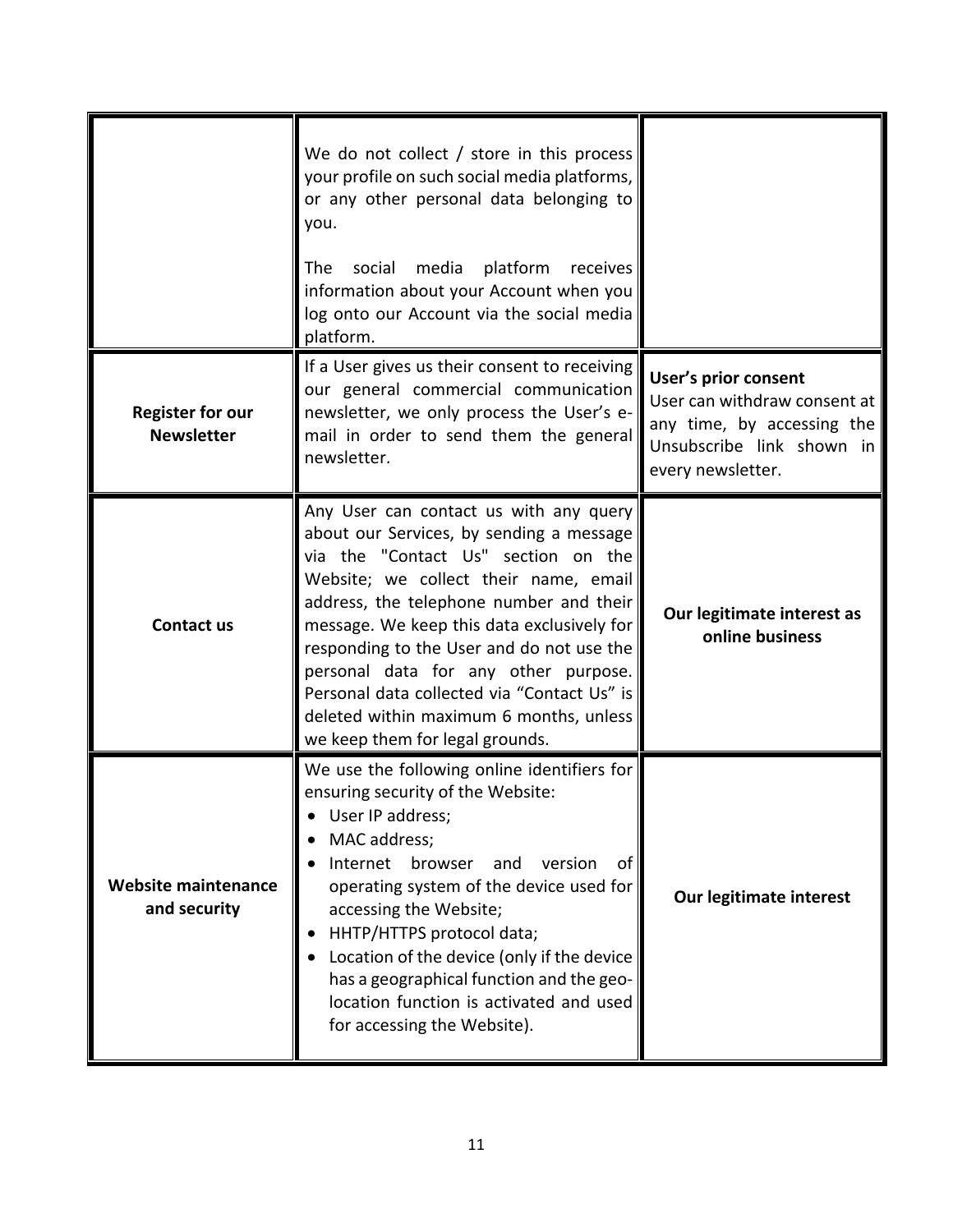|                                  | More precisely, we process this data for (i)<br>ensuring the better functioning of the<br>Website, specifically for:<br>accurate publishing of the contents of<br>the Website;<br>retention of the authentication details<br>(upon the User's request);<br>improving the Website;<br>the<br>device<br>aligning<br>with<br>the<br>requirements of the Website; and for<br>(ii) ensuring the security of the Website and<br>its protection against fraud or other IT<br>security breach with respect to the Website<br>/ E-Shop and for (iii) identifying and<br>remedying errors preventing the use of the<br>Website or of the Account.<br>The following are recipient of the data:   |  |
|----------------------------------|---------------------------------------------------------------------------------------------------------------------------------------------------------------------------------------------------------------------------------------------------------------------------------------------------------------------------------------------------------------------------------------------------------------------------------------------------------------------------------------------------------------------------------------------------------------------------------------------------------------------------------------------------------------------------------------|--|
| <b>Recipients</b><br>of the data | When involved in correspondence with our Users/Customers, or when<br>performing our obligations and responsibilities as per the distance contract<br>with customers, the recipients of personal data may be the data subjects of<br>that data.                                                                                                                                                                                                                                                                                                                                                                                                                                        |  |
|                                  | <b>ESWD companies (members of our network)</b> effectively involved in the<br>performance of the Customer's distance contract for Services / Return<br>Mandate Services, including in the business processes and operation of the<br>IT systems supporting the ESWD platform and the operation of the franchise<br>business. We only share the data necessary for carrying out the operations<br>needed to ensure the delivery of the Services / Return Mandate Services,<br>.e. the Service Provider, franchise owner, Origin Country warehouse entity,<br>logistic companies, land transportation company, destination warehouse<br>company, last mile delivery services providers. |  |
|                                  | We may share such data with third party contractors (not-members of our<br>franchise) for the performance of the contract for Services / Return<br>Mandate Services (e.g. Mail Chimp, Facebook, Google).                                                                                                                                                                                                                                                                                                                                                                                                                                                                              |  |
|                                  | We use specific and strict rules when selecting our partners/third party<br>contractors, to ensure protection of personal data and compliance with data<br>privacy rules, including GDPR rules.                                                                                                                                                                                                                                                                                                                                                                                                                                                                                       |  |
|                                  | In exceptional cases where relevant authorities (e.g. customs, police)<br>request, in accordance with legal provisions, access to data for carrying out                                                                                                                                                                                                                                                                                                                                                                                                                                                                                                                               |  |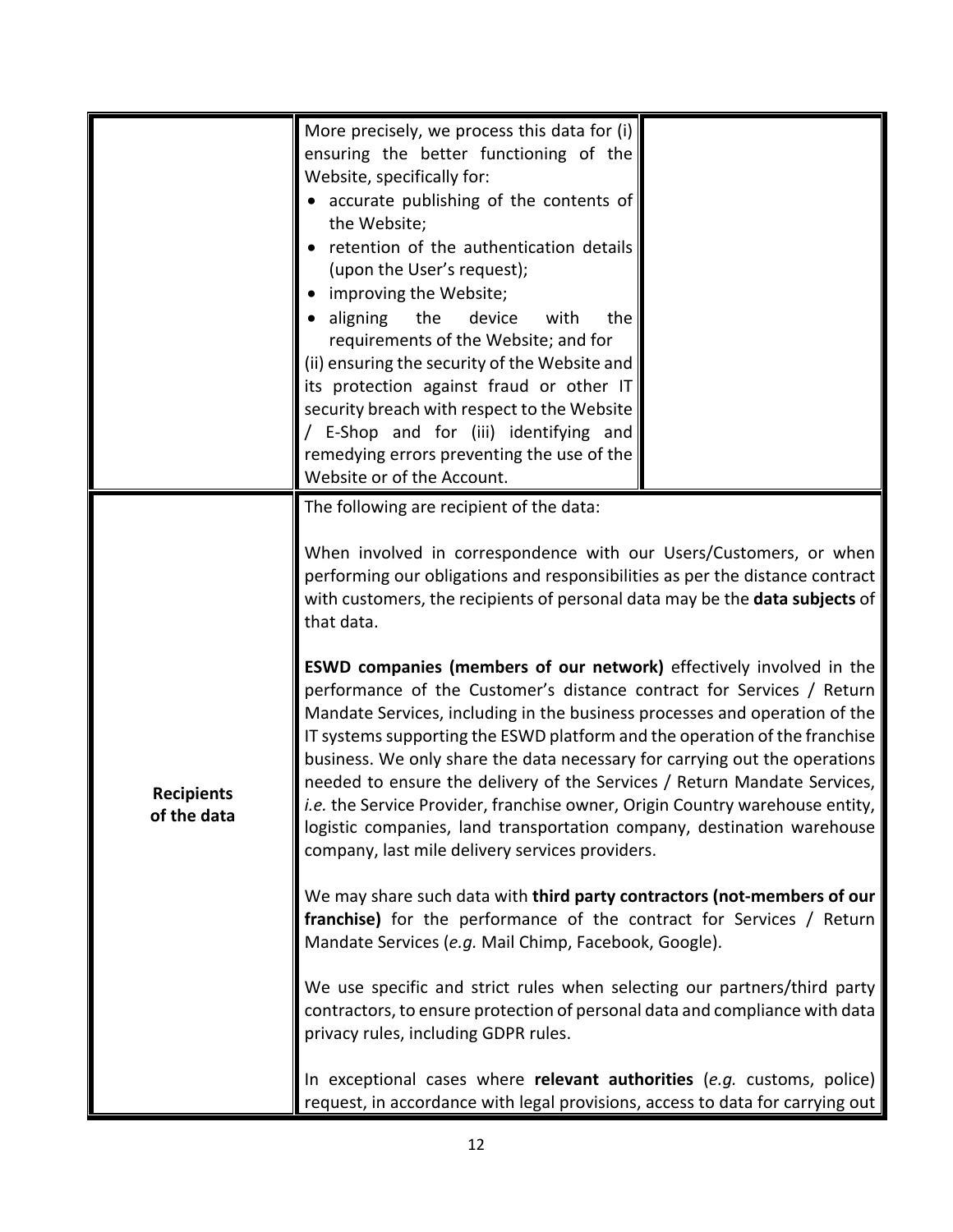|                          | public tasks in accordance with their powers, we may share data in official<br>investigations on fraud or other suspicious conducts. We may also present<br>personal data in a court of law, when defending claims.                                                                                                                                                                                                                                |
|--------------------------|----------------------------------------------------------------------------------------------------------------------------------------------------------------------------------------------------------------------------------------------------------------------------------------------------------------------------------------------------------------------------------------------------------------------------------------------------|
|                          | If we undergo a reorganization or a purchase/sale procedure, we may share<br>your data with third parties involved in such procedures (including auditors,<br>consultants), during audits performed on our activities / business /<br>companies. We will ensure such third parties are obliged to keep data secure<br>and implement necessary measures to ensure security of data.                                                                 |
| <b>Retention of data</b> | Users'/Customers' personal data (including history of orders) are kept in the<br>IT system for 3 (three) years since the last Order for Services/Return<br>Mandate Services placed on the Website (but in any case no longer than<br>necessary). After that term, personal data legally required to be kept for<br>longer periods (e.g. financial documents, invoices) shall be kept securely in<br>accordance with the relevant legal provisions. |
|                          | Accounts that are not used for a 12-month period, are de-activated and<br>corresponding personal data is deleted / anonymized (so that the data<br>subject can no longer be identified), unless we are obliged by law or our<br>legitimate interests to do otherwise. We shall notify the User/Customer in<br>advance of the de-activation of the Account.                                                                                         |
|                          | Accounts where registration is not completed are deleted after 6 (six)<br>months, if the User has not completed the registration, even after receiving<br>3, (three) reminders to complete the Account.                                                                                                                                                                                                                                            |
|                          | As regards the data used with the prior consent of the data subject, we will<br>process this data for that purpose only until the User/Customer withdraws<br>their consent, unless we are obliged to keep such data for a longer period,<br>according to law, for investigations made by relevant authorities or in order<br>to defend our rights.                                                                                                 |
|                          | *Consent – means the free, specific, informed agreement of the<br>User/Customer, where they unequivocally agree to their data being<br>processed by us for the specific purpose they are consenting to.                                                                                                                                                                                                                                            |
| <b>Security</b>          | We ensure we have in place the technical and organizational measures<br>necessary to collect, process and keep the personal data securely, including<br>against un-authorised access and use of data. Such measures include:<br>administrative and organizational measures to ensure persons<br>accessing the data keep it confidential;<br>flows and operational procedures for ensuring data subjects'<br>exercise of rights;                    |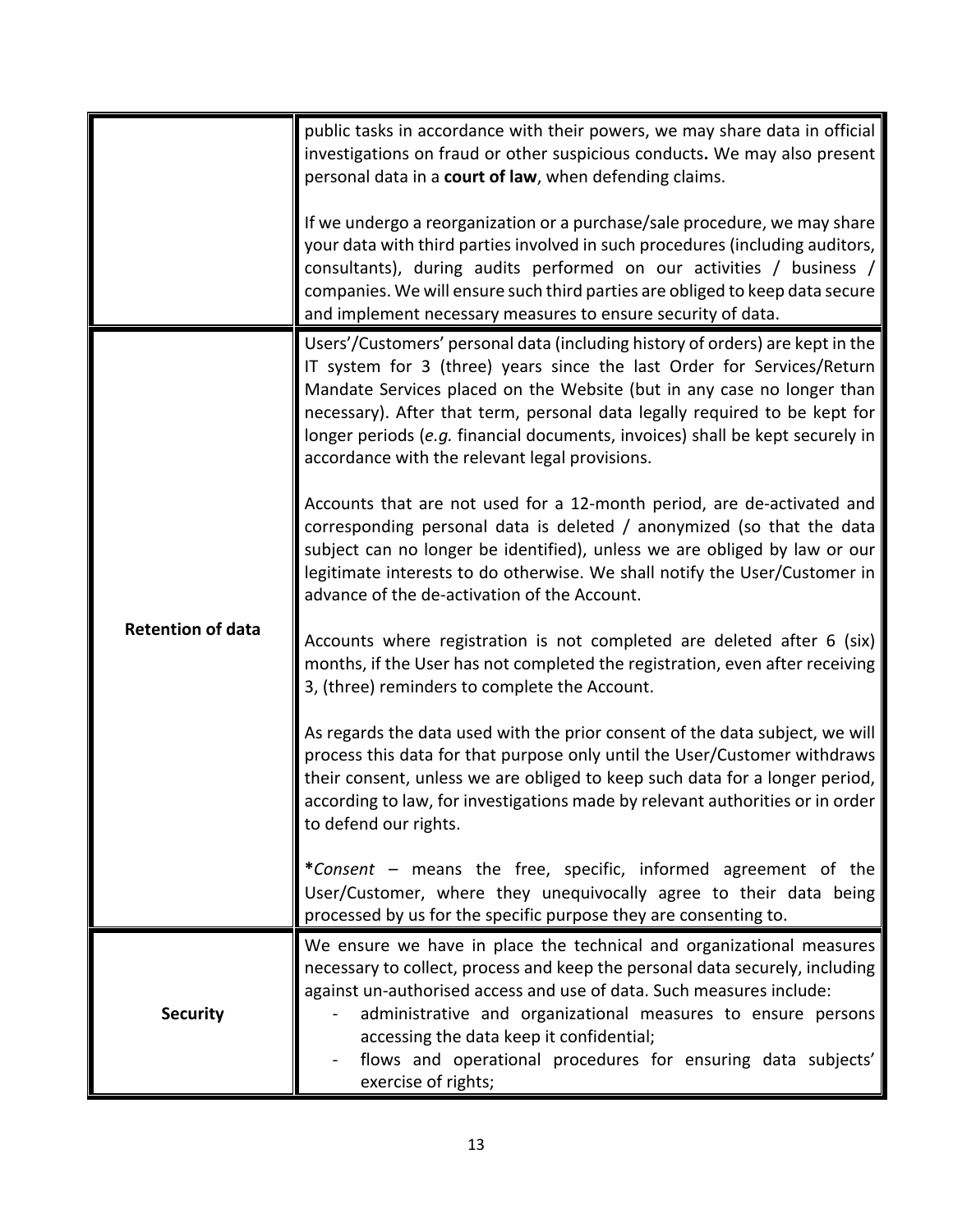|                                               | security of data hosting environments;<br>ensuring by reasonable measures that our partners/subcontractors<br>define and implement adequate security with regard to personal<br>data we share with them.                                                                                                                                                                                                                                                                                                                                                                                                                                                                                                                                                                                                                                                                                                                                                                                                                                                                                                                                                                                                                                                                                                                                                                                                                                                                                                                                                                                                                                                                                                  |
|-----------------------------------------------|-----------------------------------------------------------------------------------------------------------------------------------------------------------------------------------------------------------------------------------------------------------------------------------------------------------------------------------------------------------------------------------------------------------------------------------------------------------------------------------------------------------------------------------------------------------------------------------------------------------------------------------------------------------------------------------------------------------------------------------------------------------------------------------------------------------------------------------------------------------------------------------------------------------------------------------------------------------------------------------------------------------------------------------------------------------------------------------------------------------------------------------------------------------------------------------------------------------------------------------------------------------------------------------------------------------------------------------------------------------------------------------------------------------------------------------------------------------------------------------------------------------------------------------------------------------------------------------------------------------------------------------------------------------------------------------------------------------|
| <b>Transfer of data to third</b><br>countries | Currently, our data is kept within locations in EU countries. If the transfer of<br>Users/Customers data to ESWD units / subcontractors / partners in non-EES<br>countries is necessary (the EES countries being the UE countries, plus<br>Switzerland, Iceland, Liechtenstein and Norway - considered to have<br>equivalent laws with respect to privacy law), in situations where the place<br>for storing our data or the location of our ESWD units / subcontractors /<br>partners is outside SEE, we will always ensure that a proper legal contract<br>covering such transfer is in place, in accordance with the standards adopted<br>by the European Commission to this end. Nevertheless, should such a third<br>party not have laws equivalent to the UE data protection standards, we shall<br>ask such third party recipient to enter into a binding agreement reflecting<br>these standards.                                                                                                                                                                                                                                                                                                                                                                                                                                                                                                                                                                                                                                                                                                                                                                                                 |
| Data subject's rights                         | In order to make sure that each User/Customer is in control of their personal<br>data, we ensure that each data subject can do the following:<br>They may operate their Account and amend / delete / edit data;<br>They may delete cookies from their browser;<br>The social media platforms offer mechanisms where the User/Customer<br>may choose their options regarding sharing data with other sites.<br>Also, in your capacity as data subject, according to Regulation EU 2016/679,<br>Users/Customers enjoy the rights detailed below (Users/Customers may be<br>asked to prove their identity and quality as Account holder, in order for their<br>requests be analysed). We try to answer requests without delay and no later<br>than 30 days after the request being made (or in another reasonable term,<br>as per the Regulation).<br>Right to be informed. The User has the right to receive clear, transparent,<br>easy to understand and access, information, with respect to the manner in<br>which we process their personal data, including details about their rights as<br>data subject. This information is presented in this Privacy Policy.<br>Right to access their personal data. The User/Customer is entitled to access<br>their data we process about them; we will not charge for initial requests. If<br>the User/Customer requests copies of the data already provided, we may<br>charge a reasonable fee, to reflect the administrative costs associated with<br>the provision of such data. We reserve the right to refuse excessive and/or<br>repeated requests.<br>The request for access right must be sent by the User/Customer at:<br>E-mail: info@EshopWedrop.com |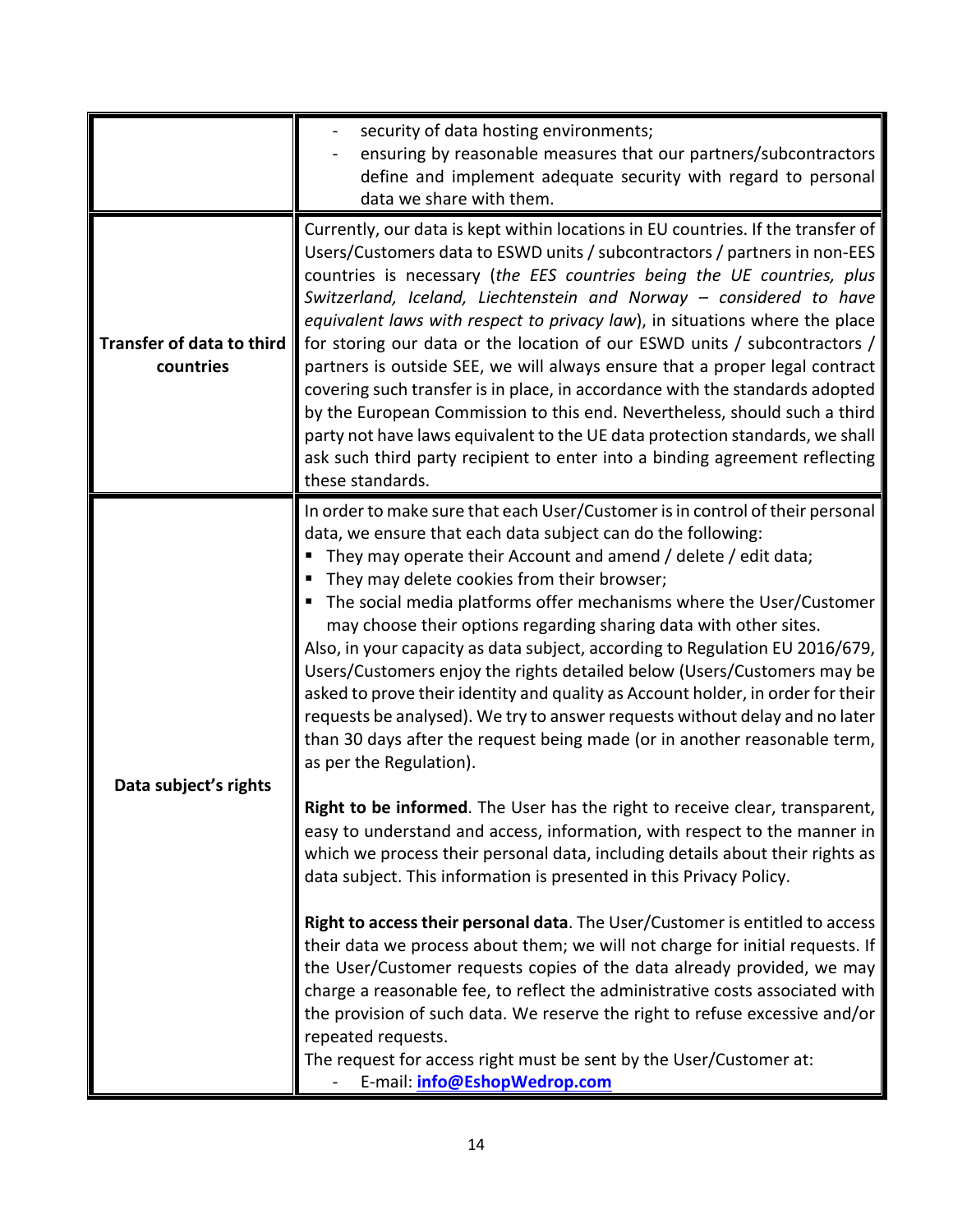| Right to rectification. The User/Customer who identifies that the data we         |
|-----------------------------------------------------------------------------------|
| process about them is incorrect, incomplete or inaccurate, may:                   |
| rectification<br>Send<br>request<br>for<br><b>us</b><br>e-mail<br>a<br>at         |
| info@EshopWedrop.com                                                              |
| Right to object to direct marketing. The User/Customer may object at any          |
| time and un-scribe from our direct marketing materials. They may do this          |
| only by clicking the "un-scribe me" link provided in each such                    |
| communication we sent to them.                                                    |
| Withdrawal of consent (un-scribing or written request) does not affect the        |
| legality of the processing based on consent before the withdrawal.                |
| Right to object based on legitimate interest. The User/Customer may               |
| oppose at any time to any processing which is stated to be based on our           |
| legitimate interest. Under the section "Legal grounds" the table, you can         |
| easily see when we process personal data based on our legitimate interest.        |
| The User/Customer may exercise their right to object by sending a written         |
| request to info@EshopWedrop.com.                                                  |
| Right to erasure (right to be forgotten). The User/Customer is entitled to        |
| request the deletion of their rights in any of the following situations: (a)      |
| personal data is no longer necessary for accomplishing the purposes for           |
| which it has been processed, (b) User/Customer withdraws consent where            |
| processing has been based on consent, and we do not have other legal              |
| ground for continuing the processing, (c) the User/Customer objects to            |
| processing for direct marketing (including to profiling for direct marketing,     |
| if applicable), (d) the User/Customer objects to processing based on our          |
| legitimate interest and we cannot show a reason why our legitimate interest       |
| prevails over their interests, rights and freedoms, (f) personal data is          |
| processed contrary to the law; (g) personal data must be deleted in order to      |
| comply with legal requirements.                                                   |
| Right to erasure is not an absolute right. We may deny the request if (i) we      |
| are obliged by law to keep the data; or (ii) the data is necessary for attesting, |
| exercising or protecting our rights in a court of law.                            |
| The User/Customer may request deletion of data by sending their request           |
| by e-mail at <i>info@EshopWedrop.com</i> .                                        |
| Right to ask for restriction of processing. The User has the right to obtain      |
| from us the restriction of processing in any of the situations below:             |
| (a) when the accuracy of the personal data is contested by the data subject,      |
| for a period enabling the controller to verify the accuracy of the personal       |
| data;                                                                             |